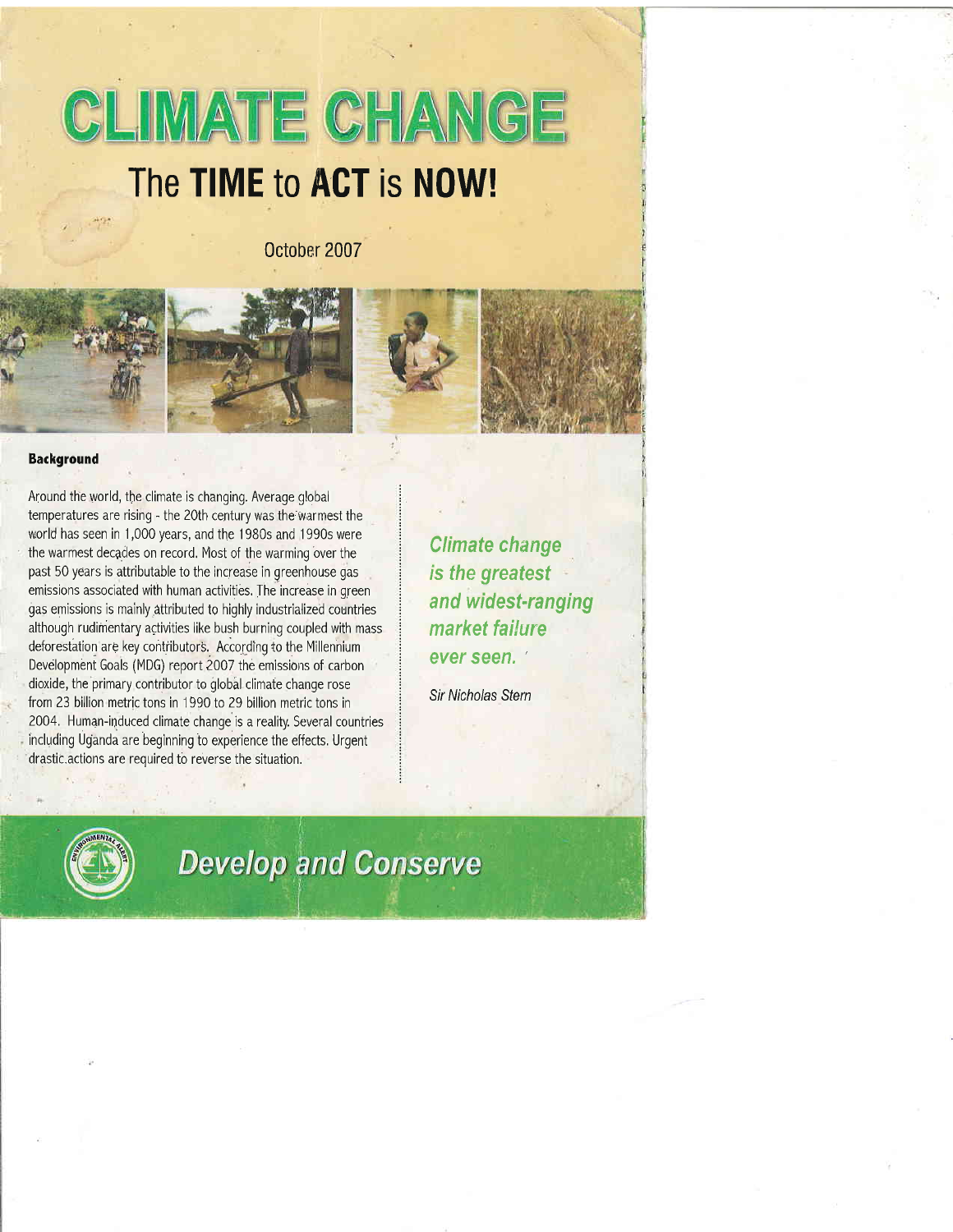# Main causes of climate change





## **Bush burning**

Pollution from industries

Deforestation

Pollution and bush burning are among the common causes of climate change. The two release a lot of carbon dioxide as a green gas emission into the atmosphere which interferes with the climate.

Highly industrialized countries have made the biggest contribution to climate change, although they are in a better position to deal with the impacts.

The least developed countries (LDCs) like Uganda have had their share of contribution to climate change through activities like bush burning to prepare the ground for farmland. The smoke that is emitted into the atmosphere is mostly carbon dioxide.

Deforestation is another major cause of climate change. Green vegetation is important in sucking carbon dioxide from the air.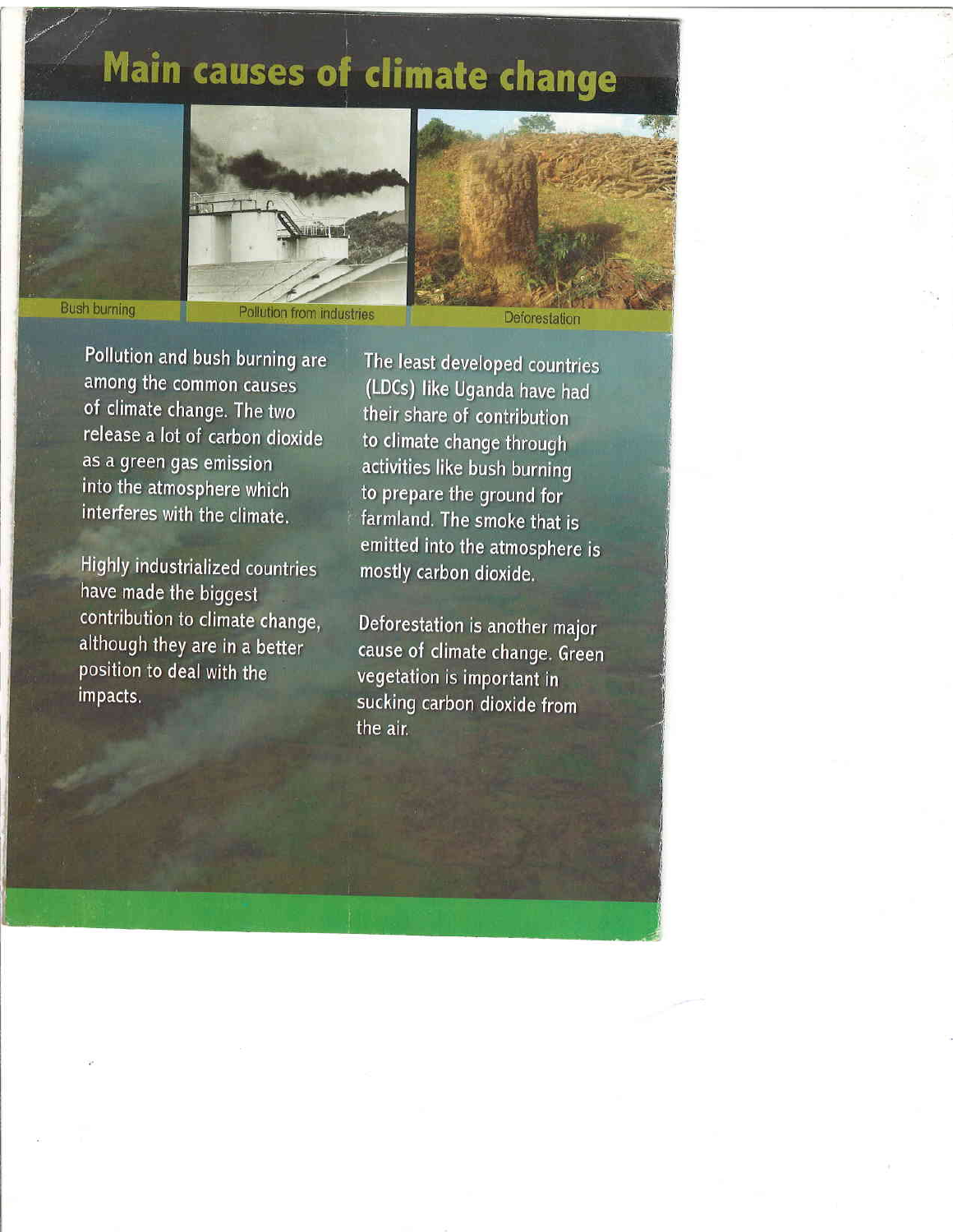## **Evidence of climate change in Uganda**

### **I** Floods

ln 2007 , floods have been common in Bwaise (an urban suburb in Kampala), in the districts of Soroti, Katakwi, Kumi, Lira, parts of West Nile, Bundibugyo, Kapchorwa and Sironko.

## **I** Droughts

r

Climate change manifests itself through increased frequency of droughts. Between 1991 and 2000, Uganda experienced seven droughts in a period of ten years (Phillip Gwage, 2006), The last years have also witnessed an increase in variability in rainfall patterns,

#### **I Lowering water levels**

Increase in atmospheric temperatures warms up the ground, increasing the rate of evaporation of water from the ground streams, As such the water table keeps getting lower and water sources are drying up. People and livestock have to walk longer distances in search of water which is not even clean in most cases,

#### **Hailstorms**

Hailstorms is another evidence of extreme weather events as a result of climate change, An incidence in case happened in February 2007 in parts of western Uganda when property, livestock and crops were destroyed by the hailstorms,

#### **I** Melting Glaciers

About 83% of the ice cap on Mt Kilimanjaro has melted, The loss due to melting of the ice caps cannot be measured, The glaciers of Rwenzoris Mountains supply clean water to over one million people in the Democratic Republic of Congo and Uganda,

(Phillip Gwage, 2006)



Floods destroying homes and endangering life in Uganda.



Maize crop failure due to drought in Masaka - Uganda.

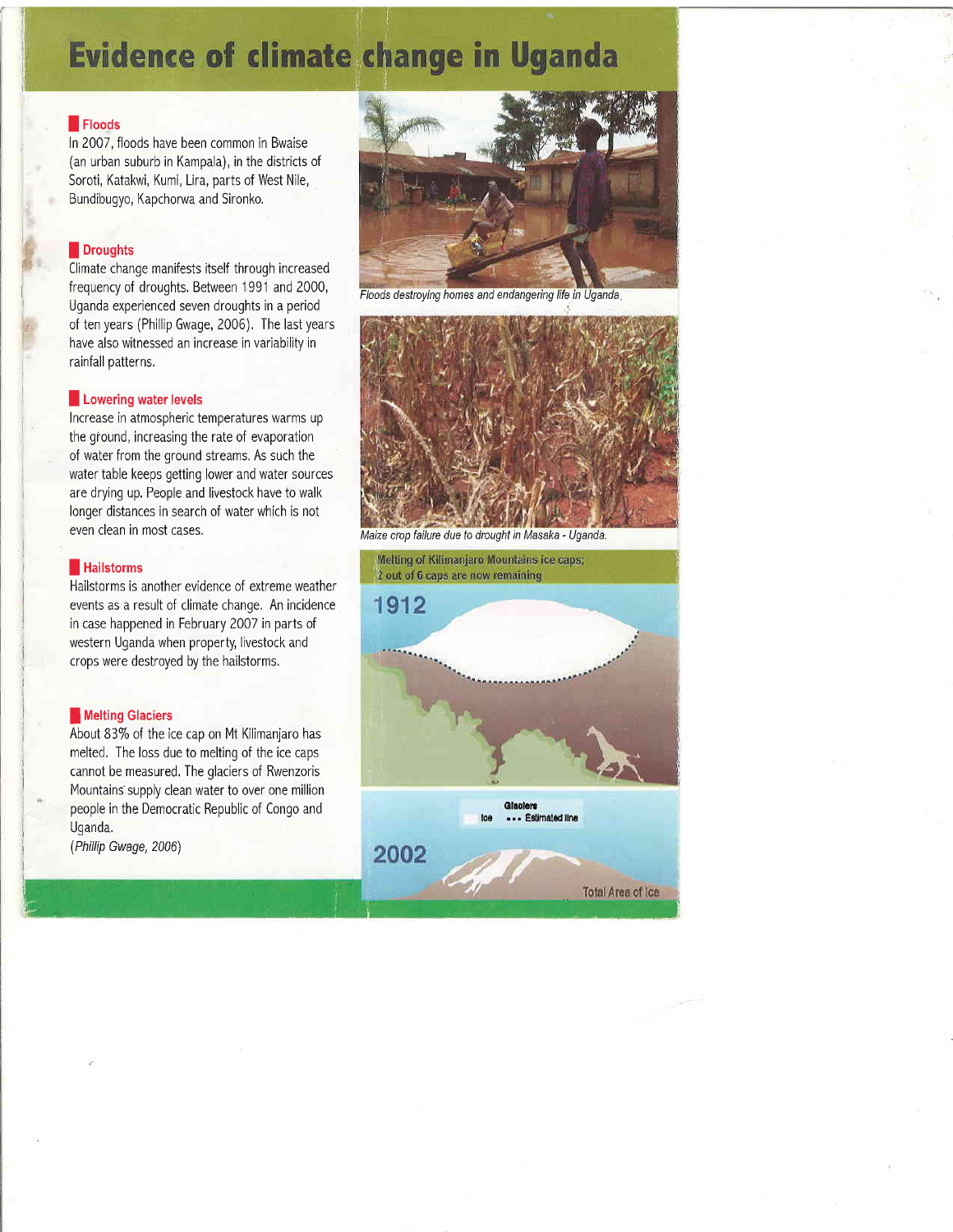# Some lmplications of Climate change

## Agriculture and Food security

Uganda's economy is largely dependent on agriculture. Agriculture alone contributes 34,0% of national Grcss Domestic Products (GDP) (Uganda Bureau of Statistics, 2006). Currently, most of Uganda's agriculture is rainfed and thus more vulnerable to climatic variations. Animal husbandry is a considerable source of income. It represents 7.5% of the GDP and 17% of the agricultural GDP. However, water scarcity in the cattle corridor reduces productivity and triggers conflict among herders. With declining productivity, food scarcity and a significant reduction in revenue is anticipated,

Droughts lower the productive capacity of the country; this increases food prices leading to an unstable macro economy; resulting into inflation, which discourages foreign investment, Low incomes lead to poor health and decreased standard of livinq.

#### **Health**

Climate change increases the incidences of waterborne diseases such as cholera, diahorrea, dysentery and malaria. Statistics from the Ministry of Health indicate that malaria is the leading cause of child morbidity, Approximately 70,000 to I00,000 children in Uganda die every year from malaria. Estimates from the Ministry of Heaith indicate that the average expenditure on malaria-related treatments are as high as US \$300 million annually and are likely to increase as malaria epidemics emerge in areas where the disease was not known before (UNESCO, Assessing the impacts of climate change in Uganda).

#### Economic

Heavy rains causes flooding which results in loss of property, lives, income generating opportunities and destruction of infrastructure such as roads, bridqes

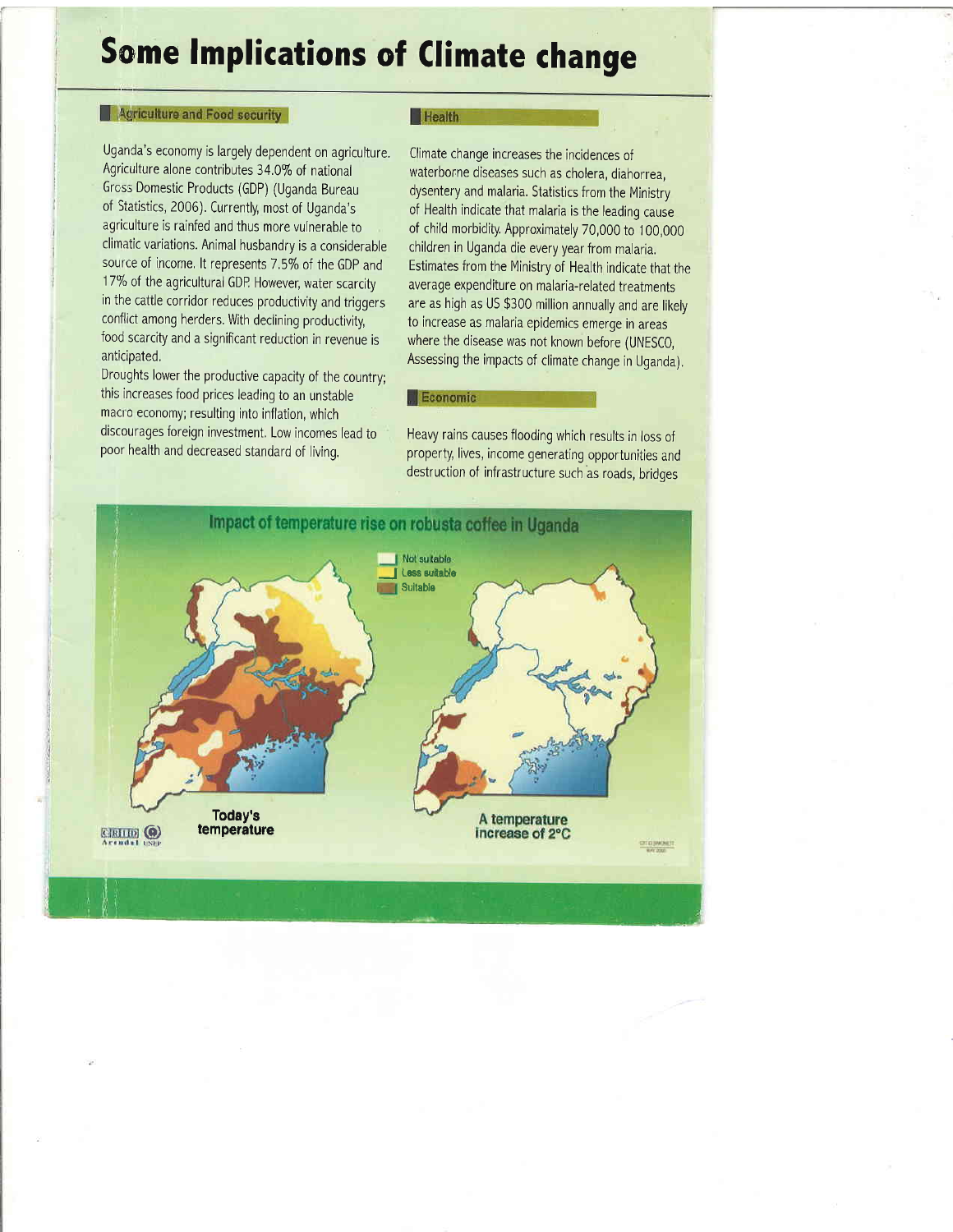

and houses. This increases prices of commodities and transport costs and government spending to alleviate the effects of the associated disasters.

#### Social

Some of the social implications of climate change include environmental refugees leading the breakdown of social networks, conflicts as grazing and watering points become scarce among pastoralist communities

I

and livelihood insecurity.

Environmental refugees are those peoplgwho have been forced to leave their traditional habitat, temporarily or permanently because of a marked environmental disruption (natural and/or triggered by people) that jeopardized their existence and/or seriously affected their quality of life (Hinnawi 1985:4).

The impacts during the El Nino of 1997-98 in Uganda included the following:

- An estimated 525 people died and over 11,000 were hospitalized and treated for cholera triggered by the El Nino induced floods and land slides:
- An estimated 1,000 people were reported to have died in flood related accidents:
- About 150,000 people were displaced from their homes;
- Damage to trunk and rural infrastructure was estimated at US 400 million;
- In Kapchorwa district about 300 hectares of wheat were destroyed;
- Tea estates were flooded making tea picking difficult;
- Coffee exports dropped by 60% between October and November (disrupted transport system);
- \* Infiltration of water resources and flooding of some pumping stations (submerging of pumping stations)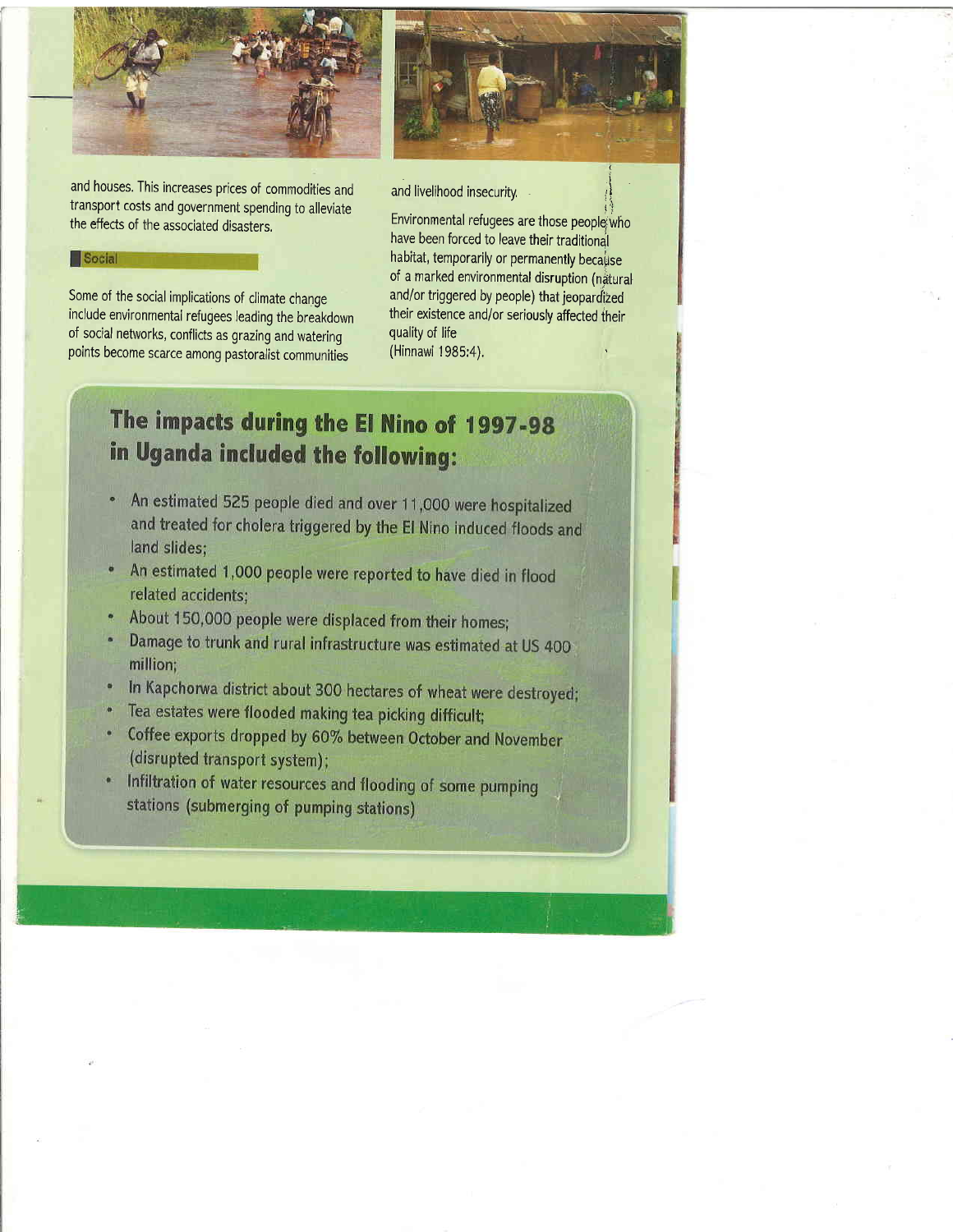# Call for Action - ADAPT OR

It is important that the international community, national gover nments and individuals urgently devise strategies to adapt to the negative impacts of climate change. It is also critical that the states responsible for the high pollution reduce their emissions significantly.

Adaptation involveg taking action to minimize the negative impacts of climate change and taking advantage of new opportunities that may arise,

Increasing our capacity to adapt reduces our vulnerability to the effects of climate change. However, we must start planning and initiating our adaptive responses now, By doing so, we may help to lessen some of the environmental, economic and social costs of climate change.

### Supportive Efforts at Global Level:

- . Under the United Nations Framework Convention on Climate Change (UN FCCC) and the Kyoto Protocol, funds have been created that support preparation of National Adaptation Programmes of Action by Least Developed Countries and more generally the implementation of adaptation activities,
- . Authoritative Research and studies to appreciate climate change and draw adaptable strategies is ongoing,
- . Explorations for financing for climate change are being undertaken by different governments, corporations, and professional institutions.

The Annual Commonwealth Finance Ministers Meeting has focussed on Climate Change and Poverty Reduction to devise ways of adressing this issue and Commonwealth Civil Society Representatives have made their case at this meeting,

- The meteorology department in Uganda has endeavoured to undertake research and documentation across the country leading the National Adaptation Plan for Uganda
- In Uganda Environmental Alert has collaborated with various institutions including the department of meteorology to initiate technical and public dialogue on the issue.

However, it is important that global commitments in favour of financing climate change actions for Less Developed Countries countries should be fully effected

#### Desired National Level Actions

Governments have two roles to play in this process: first as adaptors themselves, and second, as catalysts to enc0urage and facilitate adaptation in other sectors of society.

- . At national levels, governments should increase investment in Environment and Natural Resources (ENR) management and national policy strategies should aim at managing forest resources sustainably while improving energy efficiency.
- . The Meteorology Department in Uganda and its associated critical function in assisting farmers adapt to diverse effects of climate change need

special attention, Agricultural growth should be based on scientific projections of weather conditions rather than mere quess work,

- Policy strategies for investment in environment and natura resources including carbon credits as an alternative to deforestation, payment for environmental services should be pursued.
- . Governments, as custodians of public assets and providers of public services, must ensure that their own programs, resources, and systems are resilient enough to cope with changing climatic stresses At the same time, they must provide leadership, support, and direction to assist other sectors of society to recognize their adaptation needs and to achieve their adaptation goals,
- . Governments can promote adaptation in other ways, for instance, by engaging communities of interested people; by providing reliable and detailed information; by promoting research and development; by implementing regulations, codes, standards, and other policy instruments that encourage sound adaptation; and by setting an example through their own adaptation initiatives.
- . Sustainable management of existing permanent forest estate on public and private land should be strengthened to curtail the accelerating destruction of forests, Aforestation should be scaled up.